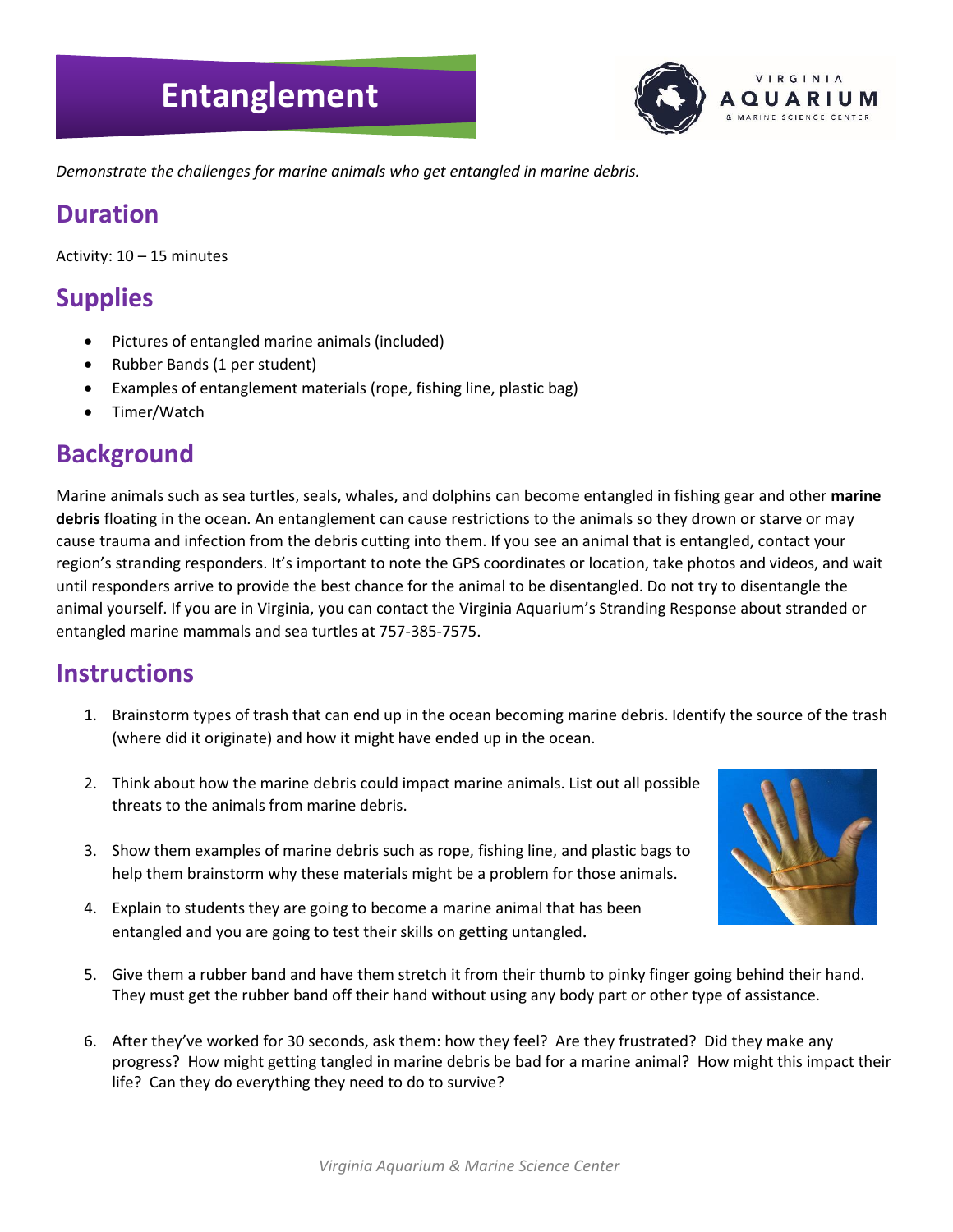- 7. Show student(s) pictures of animals found entangled off our coast and how the Virginia Aquarium's Stranding Response Team responds to these live and dead entanglements. Background on the animals are located with the pictures.
- 8. Discuss with student(s) ways they can help keep marine debris out of the ocean.

## **Vocabulary**

**Marine debris:** defined as any persistent solid material that is manufactured or processed and directly or indirectly, intentionally or unintentionally, disposed of or abandoned into the marine environment or the Great Lakes.

#### **Extension**

Have students create an action project that reduces marine debris in the ocean such as a clean-up or creating a recycling center for fishing gear at a local pier.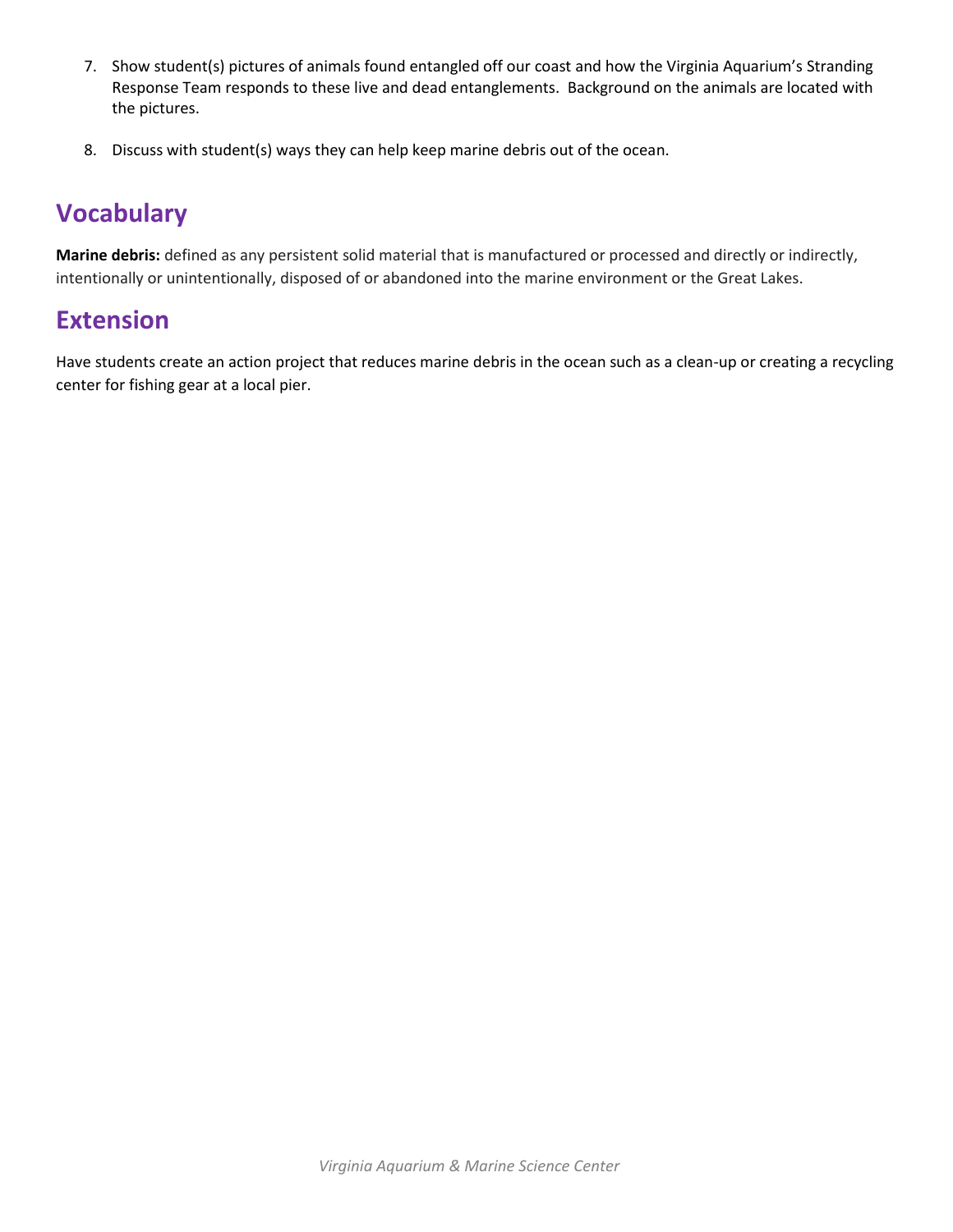

This Atlantic bottlenose dolphin was found off Craney Island in 2003 entangled by two crab pots wrapped around its head and dorsal fin. The animal was disentangled in the water and released.



#### **Craney Island, Portsmouth**

Google and the Google logo are registered trademarks of Google LLC, "File: Blue Crab Pot, Trap.jpg" by Bckcd is licensed under CC BY-SA 4.0 used with permission.

**Crab Pot Gear**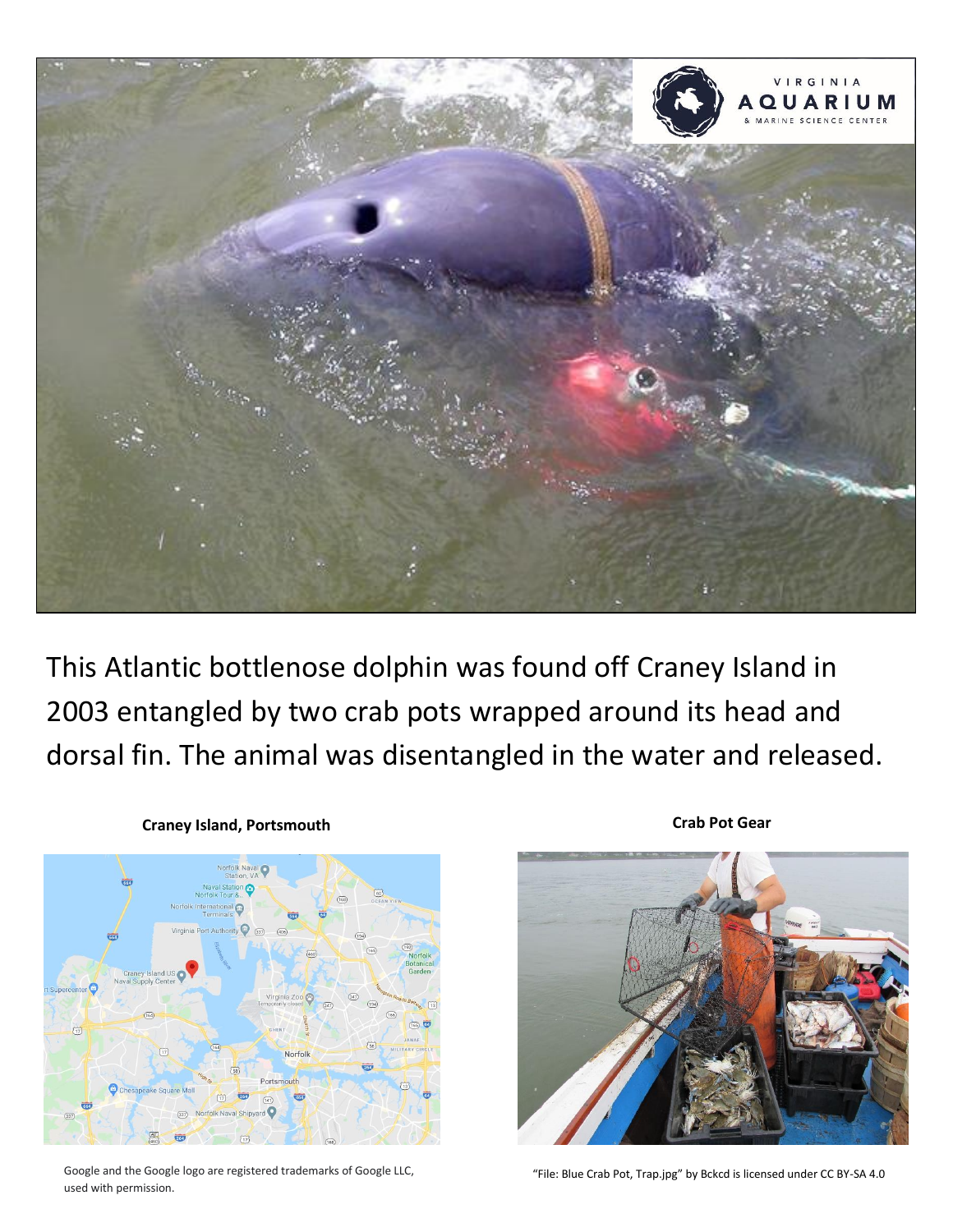

A humpback whale was found entangled in a gill net off Little Island Fishing Pier in 2007. It was successfully disentangled and released and had been sighted previously in the area.

**Gill Net Fishery**

"Fish tug lifting gill nets full of Whitefish on the Great Lakes." By DV Mark is licensed under CC PDM 1.0